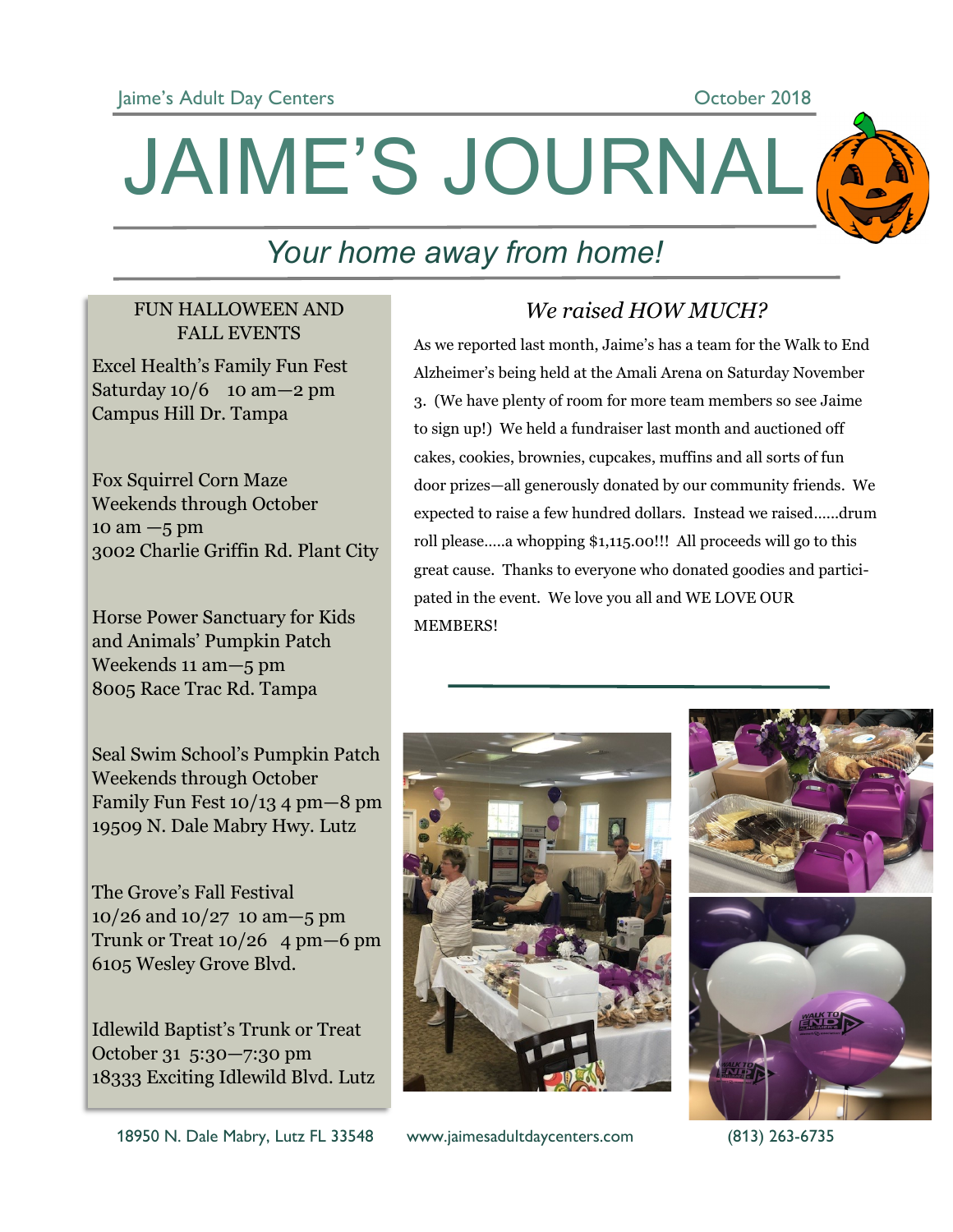#### Jaime's Adult Day Centers **Canadian Control Control Control Control Control Control Control Control Control Control Control Control Control Control Control Control Control Control Control Control Control Control Control Co**

Activities to stimulate your loved ones using the 5 Dimensions of Wellness in celebration of Halloween!

- Head to a pumpkin patch or a corn maze. (See page 1 of Jaime's Journal for a few suggestions.) What a great way to enjoy fall and get in a work out. (Physical)
- Make a simple Halloween costume—decorate a witch hat or cut out a sheet ghost. Your loved one will have a ball reminiscing about their own childhood costumes. (Emotional)
- Attend Jaime's super fab Halloween tea party. It will even top last year's! All are welcome but space is limited so please RSVP. (Social)
- Play a game with your loved one where you each call out as many words as you can think of related to Halloween. Think scary, fall, ghosts, witches…..you get the idea. (Intellectual)
- Look into the background of this holiday that some think of as a pagan one. You may be surprised to learn that Halloween has some religious roots. (Spiritual)

Look for more ways to stimulate your loved one in next month's edition of Jaime's Journal and have a Happy Halloween!

#### ACTIVITES OF DAILY LIVING

 We continue our feature on activities of daily living and how they can be less stressful for you and your loved one. This month we will look at grooming, which includes hair care, nail care, foot care, dental care and other types of personal hygiene such as shaving.

 Your loved one may still be able to perform all of these activities related to grooming. However, as your loved one's Alzheimer's related symptoms progress, these seemingly simple routines may become anything but.

1. Let your loved one do as much as possible—even if that means a hair or two is out of place. Ask your loved one what hair style



he/she prefers. If she went to the beauty parlor weekly, continue that routine. If he went to the barber, keep him going!

2. Do not force your loved one to engage in personal care. Instead use gentle reminders and even perform tasks side by side. For instance, if your loved one is having trouble, show him/ her how you brush your hair and

encourage the same.

- 3. Keep a routine as much as possible. For instance, eat breakfast, brush teeth, comb hair. But be flexible as well. Sometimes your loved one may simply be having a bad day.
- 4. Pick the right person. A mother may be more comfortable with her daughter in law helping her with personal care than she is with her son helping.
- 5. Use simple, safe personal grooming tools such as cardboard nail files and electric shavers rather than metal files and sharp razors.
- 
- 6. Celebrate what your loved one can still do. Alzheimer's can rob people of the ability to perform even the most

mundane tasks. The more you let your loved one do, the more independent he/she may be for as long as possible.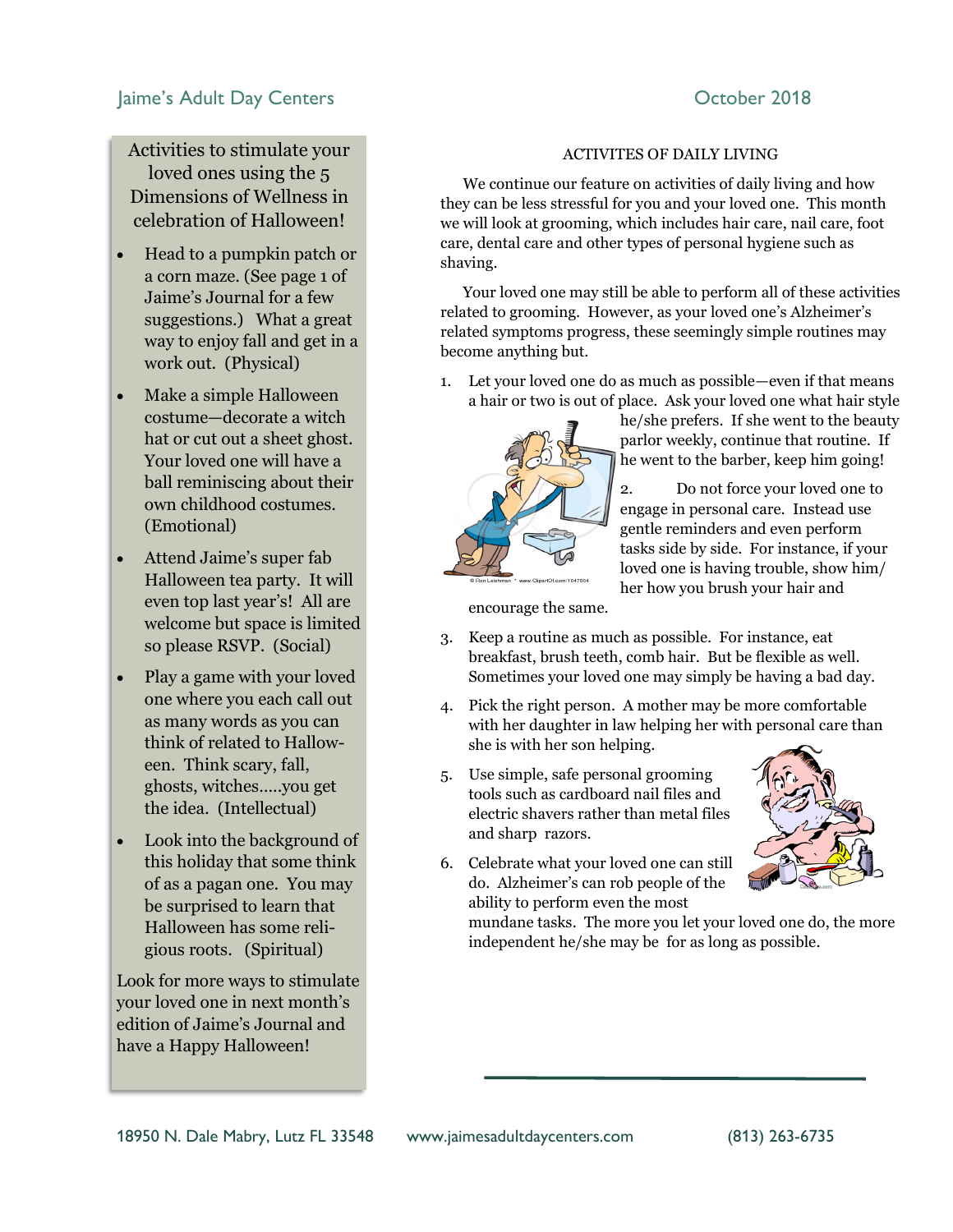#### Jaime's Adult Day Centers **Canadian Control Control Control** Cortober 2018



#### HALLOWEEN FUN FACTS

- Halloween has long been thought of as a pagan holiday. Afterall, it is filled with witches, ghosts and spirits. However, it actually evolved from a Catholic holiday called All Hallow's Eve, a night of feasting before All Saints Day.
- The Protestant Church has long opposed Halloween celebrations but they have now become more a part of pop-culture than religion in the United States.
- Look for these top costumes this year—Prince Harry and bride, Meghan Markel; ice skating icon, Tonya Harding; the Black Panther.
- Superstition holds that if you are born on Halloween you are blessed with the gift of being able to communicate with the dead.
- The custom of trick or treating originates with the Celts—they handed out candy to the spirits that roamed the streets so they would not harm the next year's crops.

#### Caregiver's Corner

#### Virtual Dementia Tour coming to Jaime's

- Ever get frustrated with your loved one's forgetfulness?
- Ever get tired of answering the same old questions from your loved one day in and day out?
- Ever snap at your loved one for taking too long to do something?
- Ever grow weary of explaining the same thing over and over and over and over…..?
- Ever feel like you get no respite?
- Ever so exhausted you want to throw your hands up or just cry?
- Ever feel guilty for feeling these feelings?

If you answered yes to the above questions, then you MUST attend the Virtual Dementia Tour at Jaime's on November 9 from 1:30 - 4:30. Fusion Healthcare will present this amazing experience. You will get an idea of what it might be like to live with dementia. We promise this experience will change your outlook and perhaps even your relationship with your loved one. Space is limited so please sign up at the front desk to secure your spot. You don't want to miss this!